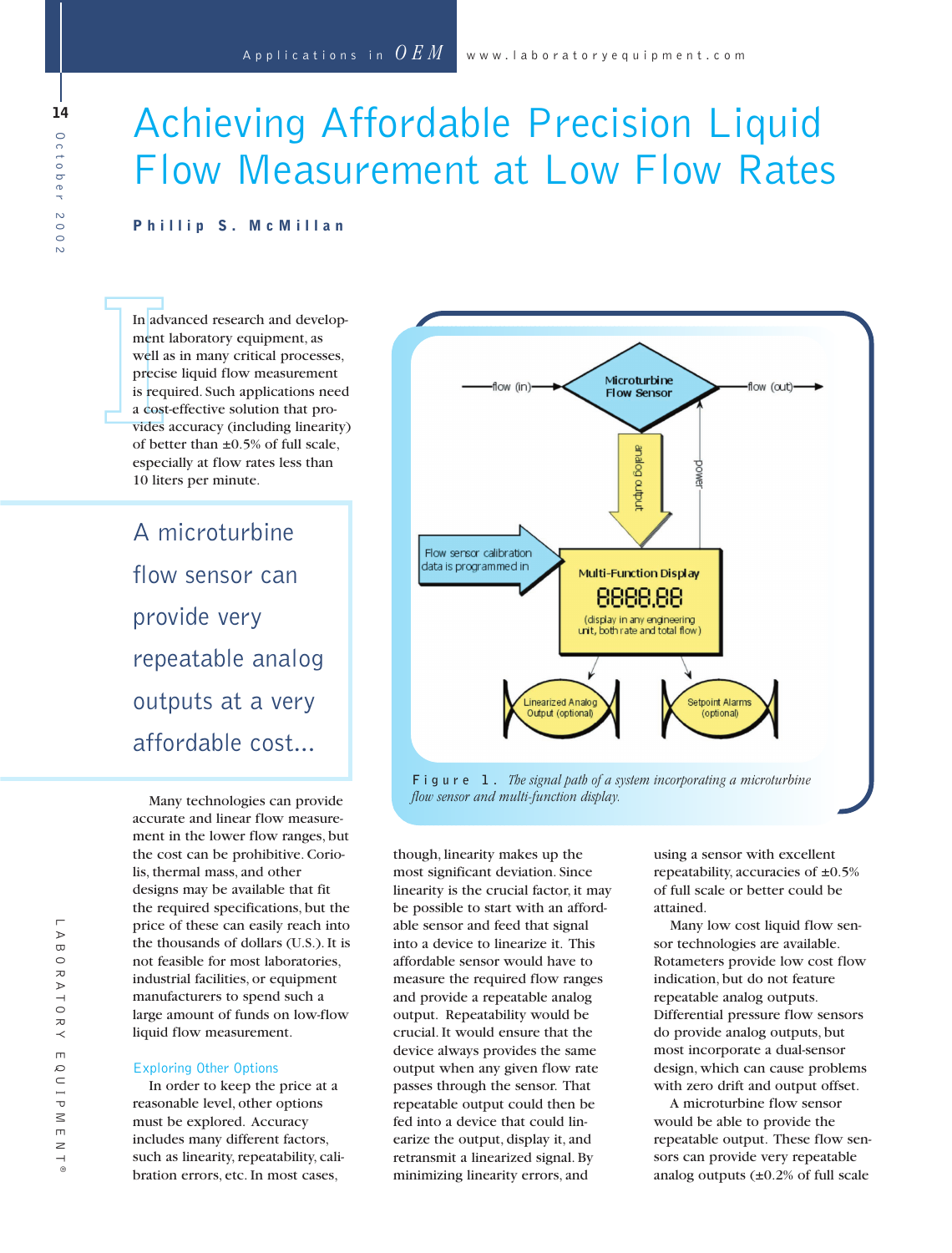

**Figure 2.** *Chart of typical improvements in linearity using multi-function display with microturbine flow sensor.*

or better) at a very affordable cost - often 20 times less than a comparable coriolis or thermal mass flow sensor. They are capable of measuring as low as 13 mL per minute, with flow ranges up to 10 liters per minute. They can be configured to work well with low viscosity fluids.

However, the standard accuracy (including linearity) of microturbine sensors is usually not  $\pm 0.5\%$ of full scale or better, so another device would also be required to achieve the desired accuracy. A calibration data sheet usually accompanies each flow sensor, showing the actual output of the sensor at several points throughout the flow range.

Microturbine flow sensors, unlike coriolis sensors, are sensitive to changes in viscosity. Therefore, a sensor calibrated for water will not fall within stated specification for more viscous fluids, but will maintain stated repeatability. Therefore, an external device would be required to linearize the output.

A computer data acquisition system could accept the input of the microturbine flow sensor and linearize it. If this functionality is not

options. Figure 1 shows how such a system might be configured. This device could also be used to make adjustments for fluids of dif-

## Microturbine flow sensors, unlike coriolis sensors, are sensitive to changes in viscosity.

already included within a piece of equipment, though, it can be quite costly and difficult to design and implement.

A multi-function display, with built-in linearization, would accept the input of the microturbine flow sensor, linearize it, and display the linearized data. Further, the display could retransmit the linearized signal should the application require a linearized analog output in addition to the display. Since such a display is designed for this function, the cost can be considerably less than other

ferent viscosities.

To reach the required linearity (better than  $\pm 0.5\%$  of full scale), the display would have to allow the user to input several calibration points from the flow sensor calibration data sheet. The display would then have to generate a new output vs. flow curve and display the corrected results.

As an example, consider a flow sensor that provides a 0-5 VDC analog output across a range of 0-5 L/minute. This flow sensor outputs 4.10 VDC at 4.0 liters per minute, or an error of +2.0% full